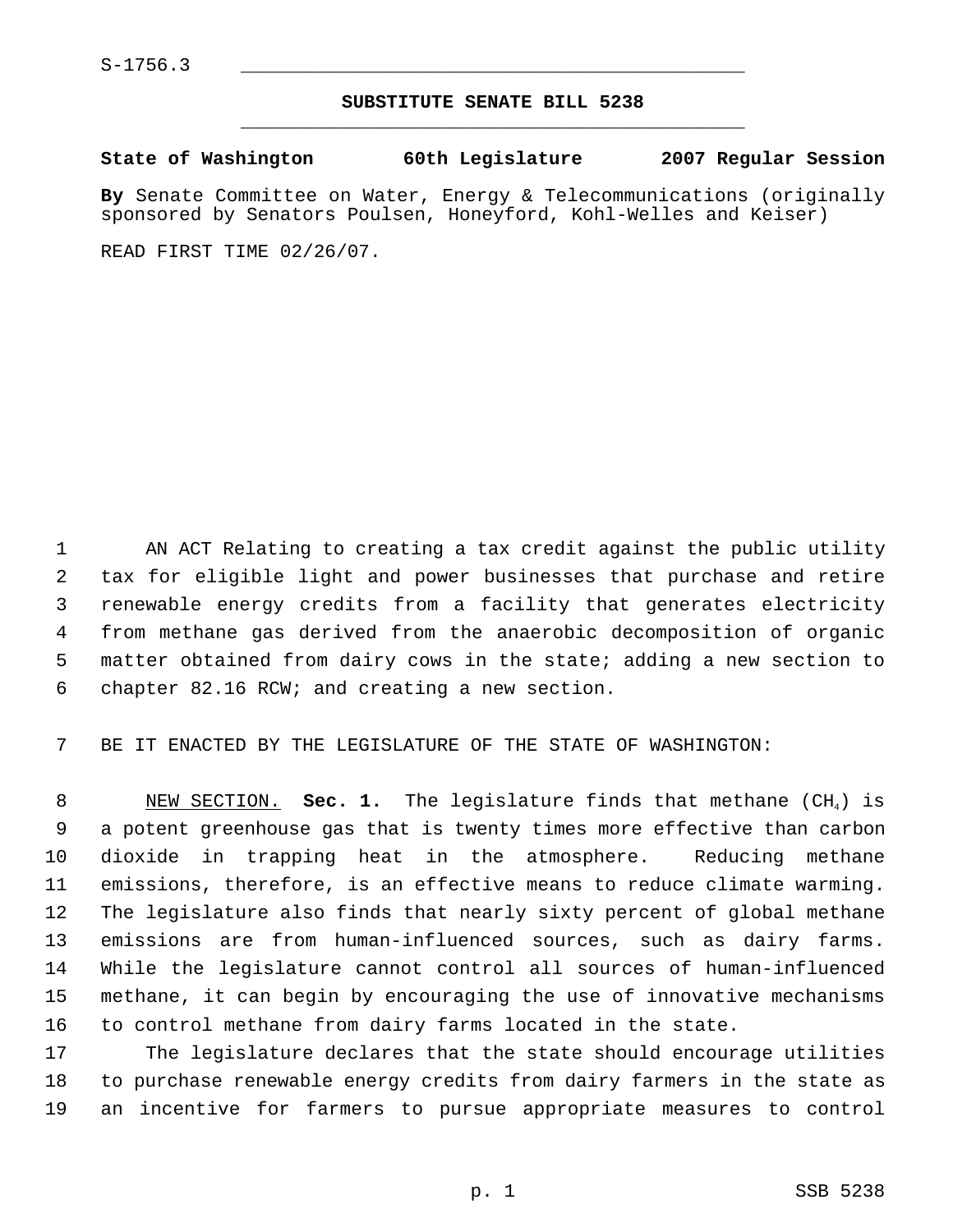dairy nutrients and limit the level of their concomitant methane emissions from being released into the environment. Renewable energy credits include the carbon benefits that come from displacing other potential fossil fuel resources through electricity generation but do not include the carbon benefits related to the removal of methane from the atmosphere. By offering this financial incentive, the state may enable dairy farmers to finance the development of anaerobic digesters and to produce electricity at a price that may meet the avoided cost of local utilities, thus benefiting dairy operations, the environment, and the need for cost-effective electricity.

 NEW SECTION. **Sec. 2.** A new section is added to chapter 82.16 RCW to read as follows:

 (1) Subject to the limitations in this section, an eligible light and power business may claim a credit against the tax imposed under this chapter.

 (2) The amount of credit is equal to the amount of renewable energy credit purchases made at market price and retired in any fiscal year by an eligible light and power business, where the purchases are from a facility that generates electricity from methane gas derived from the anaerobic decomposition of organic matter obtained from dairy cows in the state.

 (3) The credit under this section may not exceed eighty thousand dollars per fiscal year per eligible light and power business.

 (4) The credit under this section must be claimed against taxes due for the same fiscal year in which purchases and retiring of renewable energy credits are made by the eligible light and power business. The credit claimed for each reporting period may not exceed the amount of tax otherwise due under this chapter for the reporting period. Credit earned in any fiscal year may not be carried forward or backward and claimed against taxes due for prior or subsequent fiscal years. Refunds may not be granted in the place of a credit. Any unused credit expires.

 (5) "Eligible light and power business" means a light and power business that purchases and retires renewable energy credits from a facility described in subsection (2) of this section.

 (6) "Renewable energy credit" has the same meaning as found in RCW 19.285.030(17). A renewable energy credit includes the carbon benefits